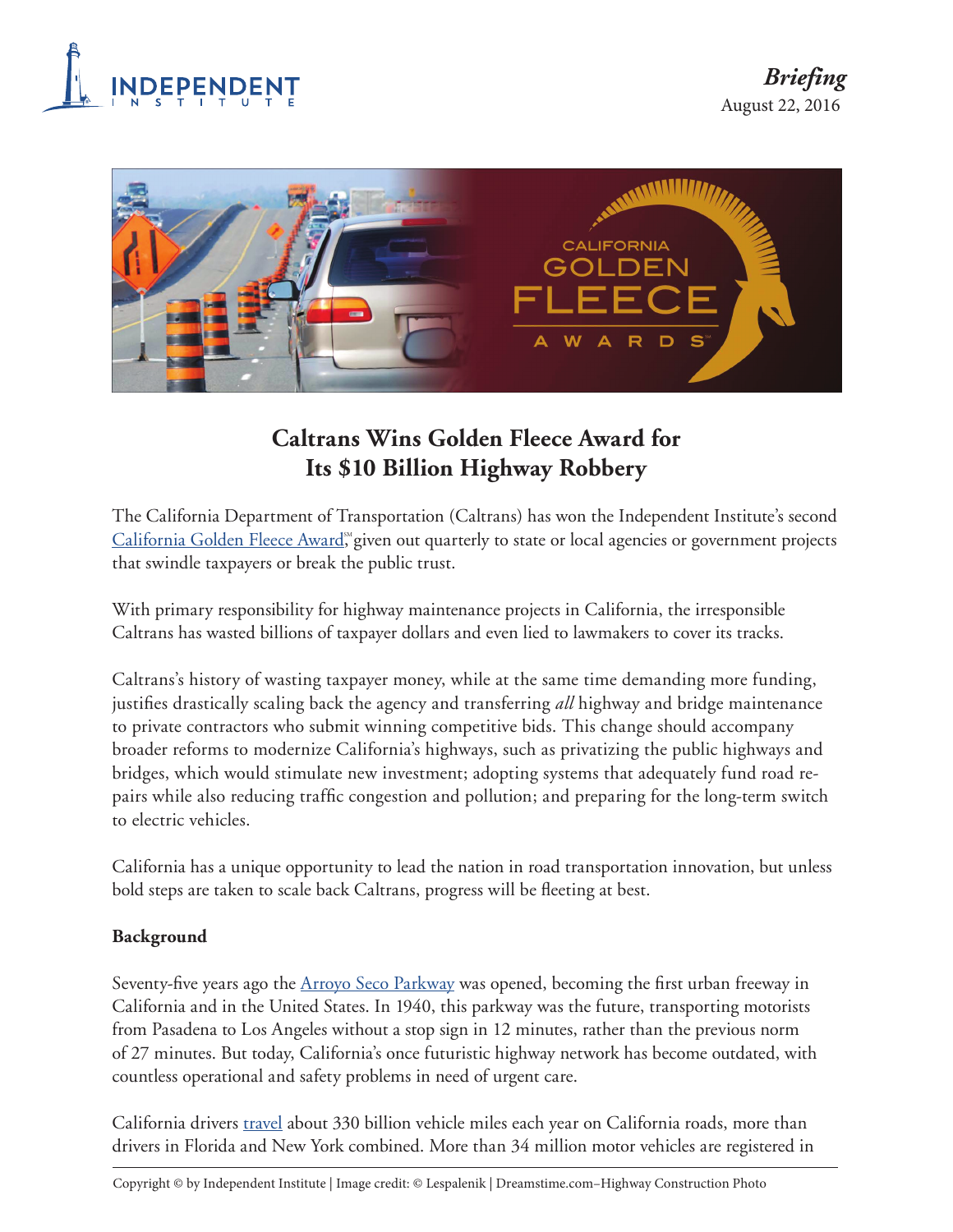California, about 40 percent more than in second-place Texas. And nearly 26 million residents are licensed by the State of California, roughly 9 million more than the next highest state, Texas. This tremendous volume is taking a heavy toll on California's aging highways and bridges.

Most of California's 50,000 highway-lane miles and 13,000 bridges are more than 50 years old and desperately need maintenance or modifications. California has the [second-worst](http://reason.org/files/21st_annual_highway_report.pdf) urban highway pavement conditions in the nation. California has nearly [3,000](http://stran.senate.ca.gov/sites/stran.senate.ca.gov/files/background_paper_-_july_2_hearing_letterhead.pdf) structurally deficient bridges needing repair, more than any state. The American Society of Civil Engineers [concluded](http://stran.senate.ca.gov/sites/stran.senate.ca.gov/files/background_paper_-_july_2_hearing_letterhead.pdf) that 68 percent of California's roads are in "poor" or "mediocre" condition, with 54 of the state's 58 counties having an average pavement rating of "poor" or "at risk." Much of this deterioration occurred in the past six years.

Deficient roads cost California motorists  $\frac{644}{100}$  billion annually in additional vehicle operating costs, congestion-related delays, and traffic accidents. California has the [fifth-worst](http://reason.org/files/21st_annual_highway_report.pdf) urban highway traffic congestion in the country. Its freeways and bridges are due for extensive repairs, but the backbone of the transportation infrastructure budget, the gasoline tax, has lagged far behind the needs.

Against this backdrop of poor road quality, growing maintenance needs, and declining revenue to pay for repairs, came a scathing [report](https://www.auditor.ca.gov/pdfs/reports/2015-120.pdf) in March 2016 by California State Auditor Elaine Howle, criticizing Caltrans's maintenance division for poor cost controls, lack of financial planning, inefficient resource allocation, and inability to track its responses to service requests.

#### **Caltrans's Lies and Deceit**

The state auditor found that Caltrans lied to California legislators for seven years about implementing the results of a 2009 efficiency study. According to the <u>audit</u>, Caltrans's maintenance division "never implemented a budget model that it paid \$250,000 to develop," although it fraudulently "reported to the legislature that it is using the model to allocate funding to its districts."

The sophisticated budget model, which was created with help from a consultant, would have allocated maintenance funds based on which geographic areas were judged to most be in need of repairs, based on technical criteria and assessments of how existing resources could be used to help fix roads more efficiently.

Regarding Caltrans's lies, California State Senator John Moorlach (R-Costa Mesa) [said](http://district37.cssrc.us/content/audits-findings-caltrans-big-lie-means-ca-must-reform-road-spending-considering-higher-taxes) in a press release: "This audit reinforces the fact that our bad roads are not a result of a lack of funding. They're a result of a lack of competence at Caltrans." He continued: "We don't need to raise gas taxes to fix our roads. We need to stop letting Caltrans waste the road money it already has and then lie about how that money is being used."

California Assemblymember Mike Gipson (D-Compton) also issued a [blistering rebuke.](https://lasentinel.net/gipson-responds-to-results-of-caltrans-audit.html) "Caltrans' response to the report was woefully inadequate," he said. "Caltrans is comfortable misrepresenting facts before the legislature, being incompetent in its strategic planning, and just downright neglectful of its overall responsibilities."

## **Caltrans's Poor Cost Controls, Golfing on the Job**

The state auditor [found](https://www.auditor.ca.gov/pdfs/reports/2015-120.pdf) that Caltrans's maintenance division "has weak cost controls over field maintenance work orders, which creates opportunities for fraud, waste, and abuse. Specifically, our review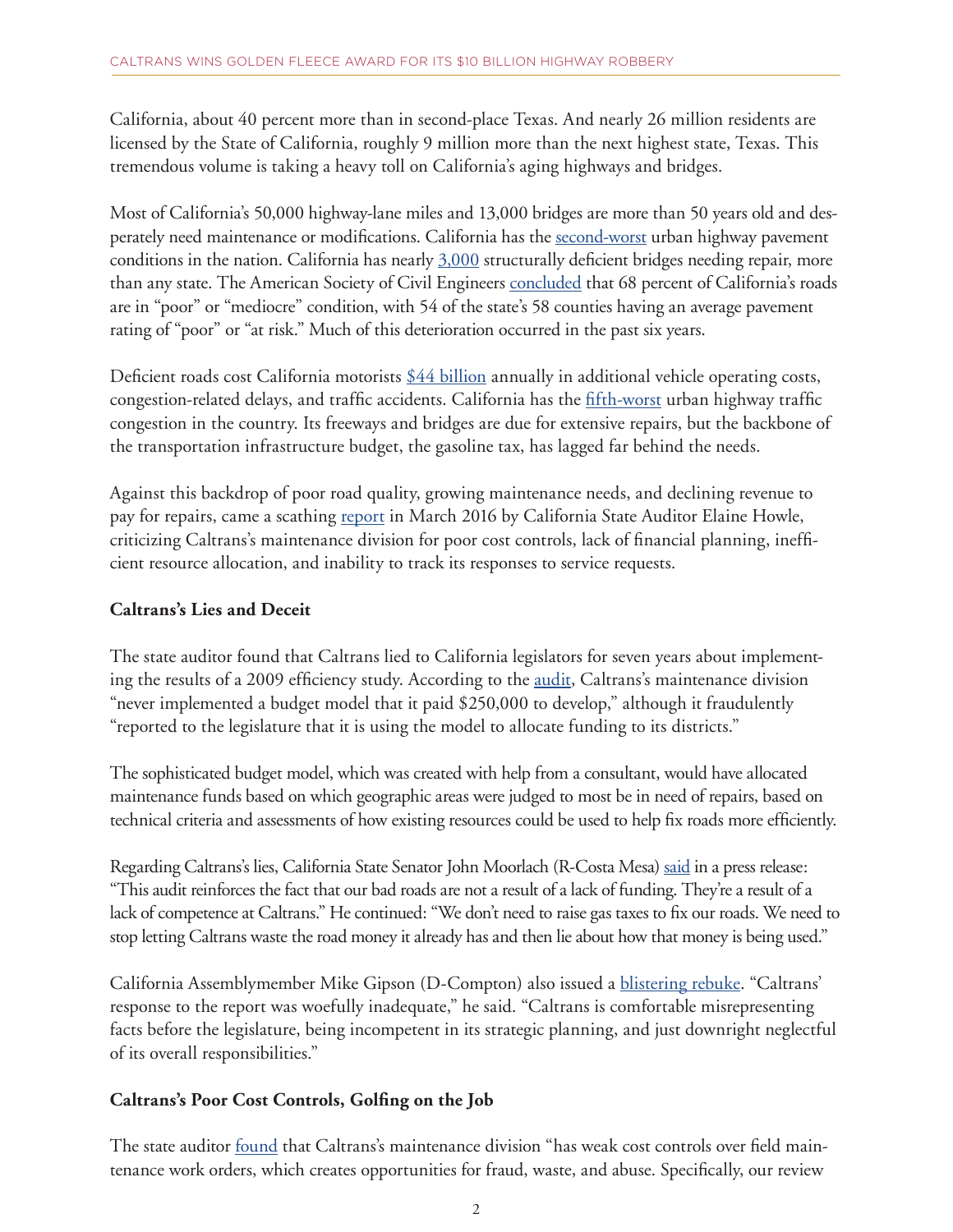of work orders found limited evidence to support whether the costs and resources used were reasonable and appropriate." The audit found Caltrans often does not review the cost of projects before or after completion: "No supporting documentation is maintained for work order costs such as labor, equipment, and materials used to complete field maintenance work."

Multiple sources also report that Caltrans is overstaffed by between [3,300](http://district37.cssrc.us/content/unprecedented-senate-hearing-exposes-caltrans-mismanagement-and-lack-budget-transparency) and [3,500 e](http://www.lao.ca.gov/reports/2014/budget/capital-outlay/capital-outlay-support-program-051414.pdf)mployees, at a cost of a half billion dollars a year. One Caltrans employee was <u>found</u> to have golfed 55 days on the job, bragging to co-workers that he golfed "as much as possible." In earlier incidents, the state auditor [found:](https://www.auditor.ca.gov/pdfs/reports/I2009-0640.pdf)

A supervisor neglected his duty to supervise two technicians, which facilitated the technicians being paid for work they did not perform . . . One of the technicians . . . falsified concrete pile testing data for at least three transportation projects. A subsequent review by Caltrans identified eight additional incidents of data falsification. The supervisor also misappropriated Caltrans property with assistance from the technicians and other subordinate employees.

The falsified tests raise serious safety concerns. More generally, "an internal audit released in 2013 [found](https://www.auditor.ca.gov/pdfs/reports/2015-120.pdf) that some maintenance staff entered erroneous time sheets into the system, including time sheets that exceeded available leave balances and time sheets showing total numbers of hours worked that did not match the employees' work schedules." These abuses and inefficiencies by Caltrans's employees in planning, budgeting, and oversight have driven maintenance costs sky high.

California has the nation's second-highest road-maintenance costs per mile at nearly [\\$103,000.](http://reason.org/files/21st_annual_highway_report.pdf) California's total disbursements of \$501,000 per mile are the fifth highest nationally. A 2011 state audit [found](https://www.bsa.ca.gov/pdfs/reports/2010-122.pdf):

62 percent of the projects that completed construction in Fiscal Years 2007–08 through 2009–10 had support costs that exceeded their respective budgets. These overruns totaled more than \$305 million of the \$1.4 billion in total support cost expenditures for these projects that completed construction during these fiscal years. Budget overruns can deprive other projects of necessary funding, potentially causing projects to be delayed.

The 2016 audit [found t](https://www.auditor.ca.gov/pdfs/reports/2015-120.pdf)he maintenance division:

has based funding allocations to the 12 Caltrans districts on a simple average of historical spending rather than using level of maintenance performance (service scores) or other information about maintenance need, despite reporting to the legislature that it was using a more sophisticated method.

Margarita Fernandez, chief of public affairs with the California State Auditor, told [Capital Public](https://lasentinel.net/gipson-responds-to-results-of-caltrans-audit.html)  [Radio](https://lasentinel.net/gipson-responds-to-results-of-caltrans-audit.html): "The legislature [should] require the maintenance division to implement a business model for field maintenance that takes into account these key indicators to identify the maintenance needs like traffic volume and climate, for example."

As noted above, Caltrans paid \$250,000 for such a business model, but never used it. As a result, some districts with a high proportion of the state's traffic volume, receive a disproportionally low amount of funding. The 2016 audit, for example, [found](https://www.auditor.ca.gov/pdfs/reports/2015-120.pdf) that Los Angeles and Oakland handle 43 percent of the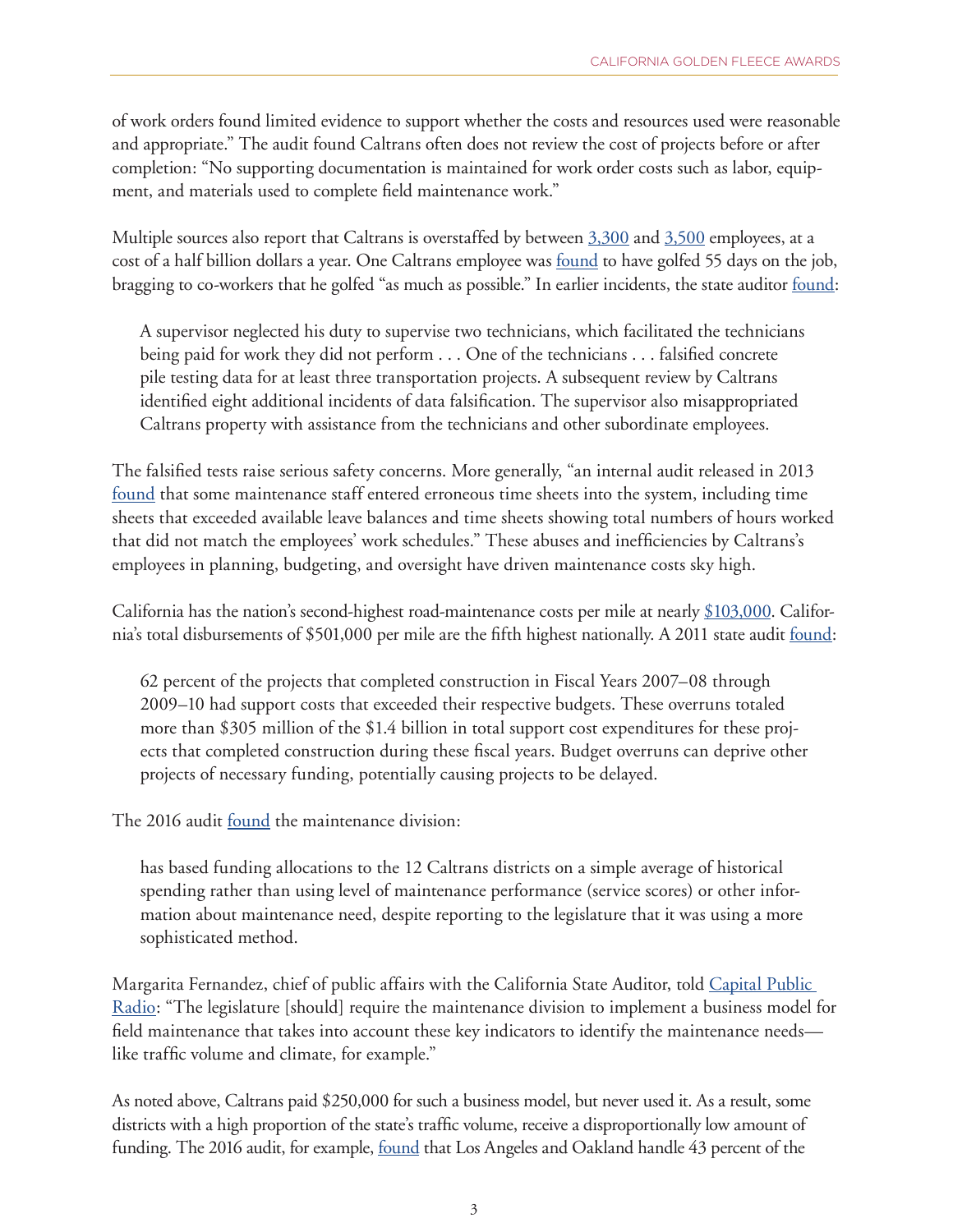state's traffic, yet the two areas receive only 27 percent of the maintenance program's funding—allocations far out of alignment with standard indicators of need. Using historical averages to allocate money results in necessary projects being scrapped in some districts, while nice-to-have projects are completed elsewhere.

"The state auditor's report raises more disturbing questions about the use of existing transportation tax dollars,[" said](http://bates.cssrc.us/content/senator-patricia-bates-responds-release-audit-caltrans-maintenance-program) California State Senator Patricia Bates (R-Laguna Niguel). "With some in Sacramento talking about raising taxes to repair our roads and bridges, lawmakers should first address the use of existing resources. Simply giving Caltrans more money will not change the status quo. We owe it to taxpayers to reform Caltrans in a way that ensures needed maintenance work is actually performed."

Despite Caltrans's mismanagement of funds, Director Malcolm Dougherty argues for more money for the department.

## **Asleep at the Wheel: Caltrans's Poor Response to Service Requests, Backlog of Projects**

Caltrans is a gigantic government department. It has about 19,000 employees; roughly one-quarter of whom work at Caltrans's Sacramento headquarters. It has an annual budget exceeding \$10 billion. Despite its enormous size, Caltrans does not effectively manage the service requests they receive from the public, and it cannot demonstrate that it is performing promptly the requested maintenance work.

The March 2016 state [audit](https://www.auditor.ca.gov/pdfs/reports/2015-120.pdf) reported that a review of three Caltrans's districts (of 12 districts) during the past five fiscal years found that Caltrans failed to respond to thousands of public service requests for months. Specifically, data indicate that more than 30,000 service requests received by the three districts remained unresolved for more than 90 days.

Also, Caltrans spends billions of dollars statewide on maintenance, yet it has a growing backlog of work. Since 2011, the number of highway lane miles in need of maintenance has increased from 11,053 miles to 15,272 miles, according to the audit.

"We estimate that the state has ongoing highway repair needs of about \$3.6 billion annually, as well as an existing backlog of needed repairs totaling roughly \$12 billion," the nonpartisan Legislative Analyst's Office (LAO) [concluded](http://www.lao.ca.gov/handouts/transportation/2016/Highway-Maintenance-Repair-Needs-050416.pdf) in May 2016. "This is significantly higher than can be addressed through the existing funding of about \$1.6 billion annually for these purposes." Immediate needs are even greater. The LAO estimated the state would need to spend roughly \$5.5 billion for highway repair in Fiscal Year 2016-17. State government persistently underfunds highway maintenance, and changes do not appear imminent.

In the face of growing repair needs, California's transportation infrastructure revenue continues to decline. California drivers pay [63.79 cents per gallon](http://www.kpbs.org/news/2015/feb/17/california-plans-move-away-gas-tax-road-usage-char/) of gasoline for federal, state, and local taxes. These taxes are regressive, hurting low-income people most.

Caltrans estimates that California drivers pay, on average, about \$368 per year in gas taxes. But despite having the [fifth highest](http://taxfoundation.org/article/facts-figures-2016-how-does-your-state-compare) state gasoline tax rates in the country and a growing state population, California's gas tax revenue declined from \$2.87 billion in 2003 to \$2.62 billion in 2013. The biggest driver of this fall in revenue is the [increasing popularity](http://www.cncda.org/CMS/Pubs/Cal_Covering_4Q_14.pdf) of fuel-efficient and alternative-energy vehicles, a trend which has resulted in California drivers consuming less gasoline per mile driven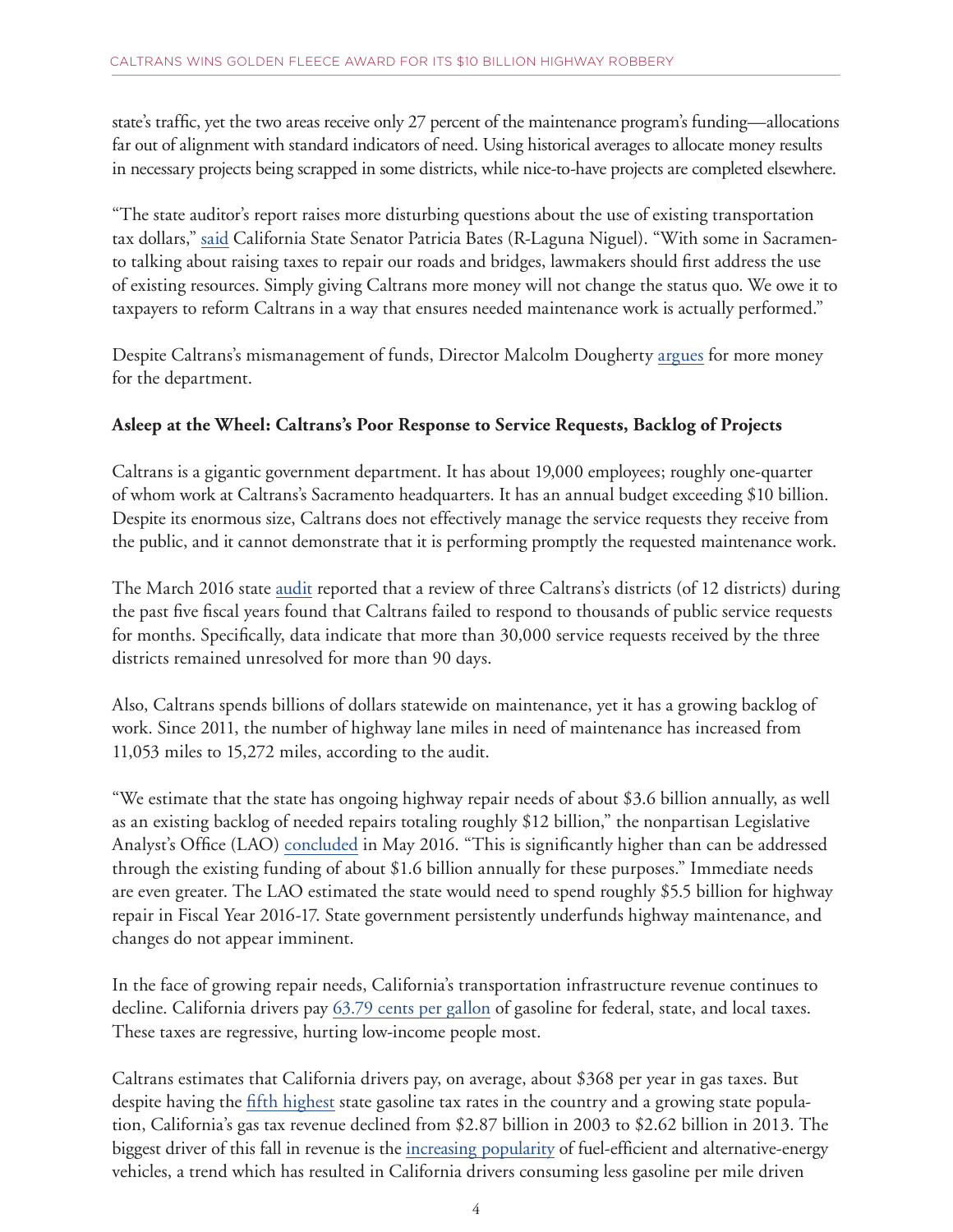than previously, and thus paying less gas taxes per mile driven. Highways now suffer more wear and tear, but fewer maintenance dollars are available.

Although this problem applies nationally, the situation is especially critical in California, where Governor Jerry Brown has [called for](https://www.opr.ca.gov/docs/Governor) at least 1.5 million electric vehicles on the road by 2025. The impact of this transition on who shoulders the burden of the gas tax is worth noting. The typical electric-vehicle owner is wealthier than the typical traditional automobile owner. [For example,](http://insideevs.com/electric-cars-buyers-young-rich/) the average household income for a buyer of a gas-powered Ford Focus is \$77,000 a year, whereas the buyer of the electric model of the Ford Focus earns an average annual income of \$199,000. For the Fiat 500, average income is \$73,000 for the conventional vehicle, and \$145,000 for the electric version. As a result, the burden of California's archaic infrastructure funding model falls increasingly on low-to-middle income people driving gas-powered vehicles.

In conclusion, Senator Moorlac[h said](http://goldrushcam.com/sierrasuntimes/index.php/news/local-news/6374-california-state-senator-moorlach-introduces-bill-to-shift-road-funding-duties-from-caltrans-to-counties): "Caltrans is one of the worst managed, most inefficient government agencies in the nation. Just look at the metrics. Californians pay among the highest gas taxes and the fifth-highest per-mile road maintenance, yet we also have the nation's fifth worst roads. Those are clear signs that Caltrans is dysfunctional and wasting taxpayer money. If Caltrans was a private company, it would have been out of business long ago."

Similarly, Assemblymember Gipson [said:](https://lasentinel.net/gipson-responds-to-results-of-caltrans-audit.html) "I am thoroughly disappointed in Caltrans' historic and continuous failure to maintain our state's roads and highways, and even more disturbed to learn that the department has misrepresented information before the legislature." Caltrans has been asleep at the wheel.

#### **The Pathologies of Government: A Lesson in Government "Ownership" and Under-Maintenance**

Why do governments persistently underfund asset maintenance? When a government "owns" an asset, such as a road, bridge, or school, in effect nobody owns it. No person collects profits resulting from the efficient operation of the asset. And no person can sell their share in the asset. When everybody owns something, nobody owns something, and problems arise.

When assets are "owned" by a government, the absence of marketability and a profit motive results in mispricing of the asset or the asset's services, mispricing in the sense that prices do not reflect true scarcity. With roads, for example, the lack of monetary prices for road access results in severe traffic congestion, pollution, overuse, deterioration, and [fatalities.](https://mises.org/library/future-private-roads-and-highways)

Also, with government ownership, nobody is the "residual claimant" to any profits; thus, nobody has a direct incentive to make sure the asset is maintained properly to maximize appropriable profits. As a result, roads are riddled with potholes, bridges crumble, classrooms have mold and falling ceilings, and public housing is in disrepair. Also, without a profit motive, the repairs that are made are seldom performed at minimum cost.

A politician or bureaucrat does not have a claim to the profits arising from sound asset management, therefore, he or she does not have a direct incentive to make sure the asset is maintained properly. To government authorities, maintenance is viewed generally as a pure cost without a corresponding increase in future revenues they can personally capture. To see the impact of government ownership, one only needs to compare the poor quality of government-owned roads in Los Angeles or San Francisco to the high quality privately owned roads at Disneyland or Universal Studios in California.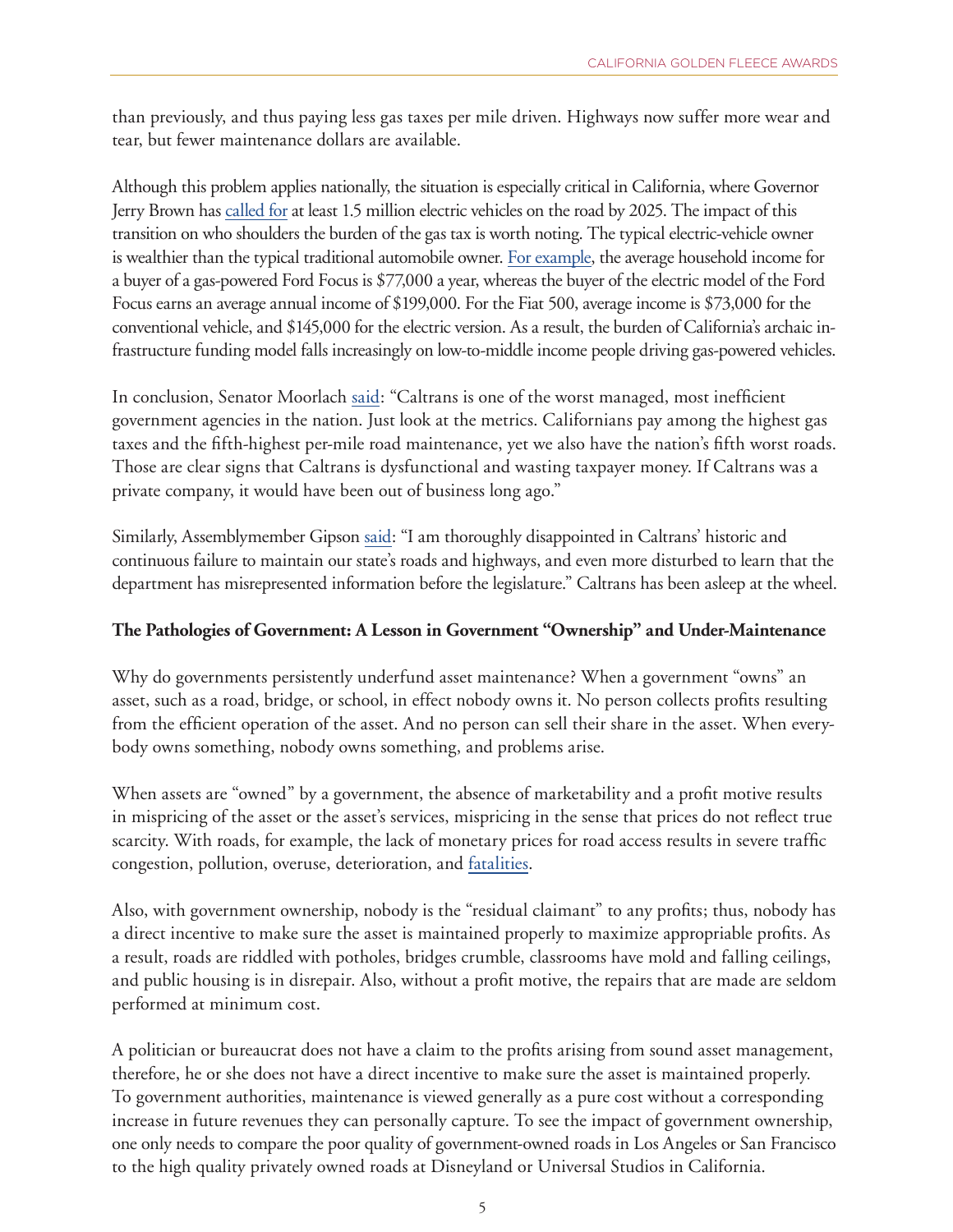To a politician, money spent on maintenance is money not available to start new government programs or expand existing government programs. A politician can get more votes and campaign contributions by starting a new program that concentrates benefits among a few people than by repairing a bridge that confers benefits to a dispersed group of people, many of whom might not live in the politician's state or district. For these reasons, chronic under-maintenance is the rule for the nation's governmentowned assets, especially its roads, bridges, and highways.

The inability of the public to sell their "share" in government-owned assets also prevents the assets from being owned by people who best understand the industry and have the technical knowledge to operate and repair the asset. Today, elected politicians and unelected bureaucrats control California's transportation network, rather than skilled and knowledgeable engineers, entrepreneurs, and innovators.

## **The Recommendations**

Serious problems with California's highway network—poor pavement, traffic congestion, high maintenance costs, a growing backlog of repairs, and a deceitful, mismanaged Department of Transportation—warrant switching to a modern, futuristic, approach to transportation. The process involves three steps: (1) auction off public highways and bridges to private companies and use the proceeds to pay down state debt, (2) use competitive bidding among private contractors for *all* highway repair and new construction, and (3) transition to mileage-based user fees to pay for maintenance and construction, efficiently pricing highway access to reduce traffic congestion and pollution. Ideally, all three should be adopted, but each could be implemented separately. These transformative suggestions, and more, are explored in the book *[Street Smart: Competition, Entrepre](http://www.independent.org/store/book.asp?id=64#t-3)[neurship, and the Future of Roads](http://www.independent.org/store/book.asp?id=64#t-3)*.

First, California's public highways and bridges should be auctioned off to private companies and the proceeds used to pay down state debt. Privatization has been used successfully in other countries to stimulate investment in roadways. Highway 407 in Ontario, Canada, was [sold](http://www.cbc.ca/news/canada/highway-407-sold-1.191438) to a partnership of companies in Canada and Spain. Brazil [auctioned](http://www.wsj.com/articles/SB10001424052702303345104579284422198839560) off operating rights for five highways using longterm contracts (not an outright sale). Tolls are used to collect revenue. Ivepar, the company that won a 30-year lease for the fifth auctioned highway, planned to invest 8 billion reais to modernize the road and double the number of lanes in five years.

Sacyr has [won](http://www.sacyr.com/es_en/Channel/News-Channel/news/featuresnews/2015/Adjudicacion/27072015_Adjudicacion_Autopista_Rumichaca_Colombia.aspx) three highway contracts in Colombia, planning to invest about \$2.5 billion. The third contract calls for Sacyr to build a 50-mile highway in four years, complete with intersections, tunnels, bridges, culverts, and viaducts. They agreed to operate the highway for 25 years, and provide traffic monitoring services, emergency response, law enforcement, tow trucks, a mobile workshop, and ambulances.

Sacyr also has a highway lease agreement in Peru and six in Chile, which has [auctioned](http://scid.stanford.edu/sites/default/files/publications/40wp.pdf) rights to operate roads to entrepreneurs, who use tolls to recoup their investments. The Pan-American Highway is an example.

Second, highway owners should use competitive bidding among private contractors to perform *all* highway repairs and new construction. Caltrans is not essential to efficient road repairs; in fact, it has become counterproductive. Where rapid privatization is not feasible, Caltrans's construction and maintenance duties should be replaced by competitive bids from private contractors, some of whom have built reputa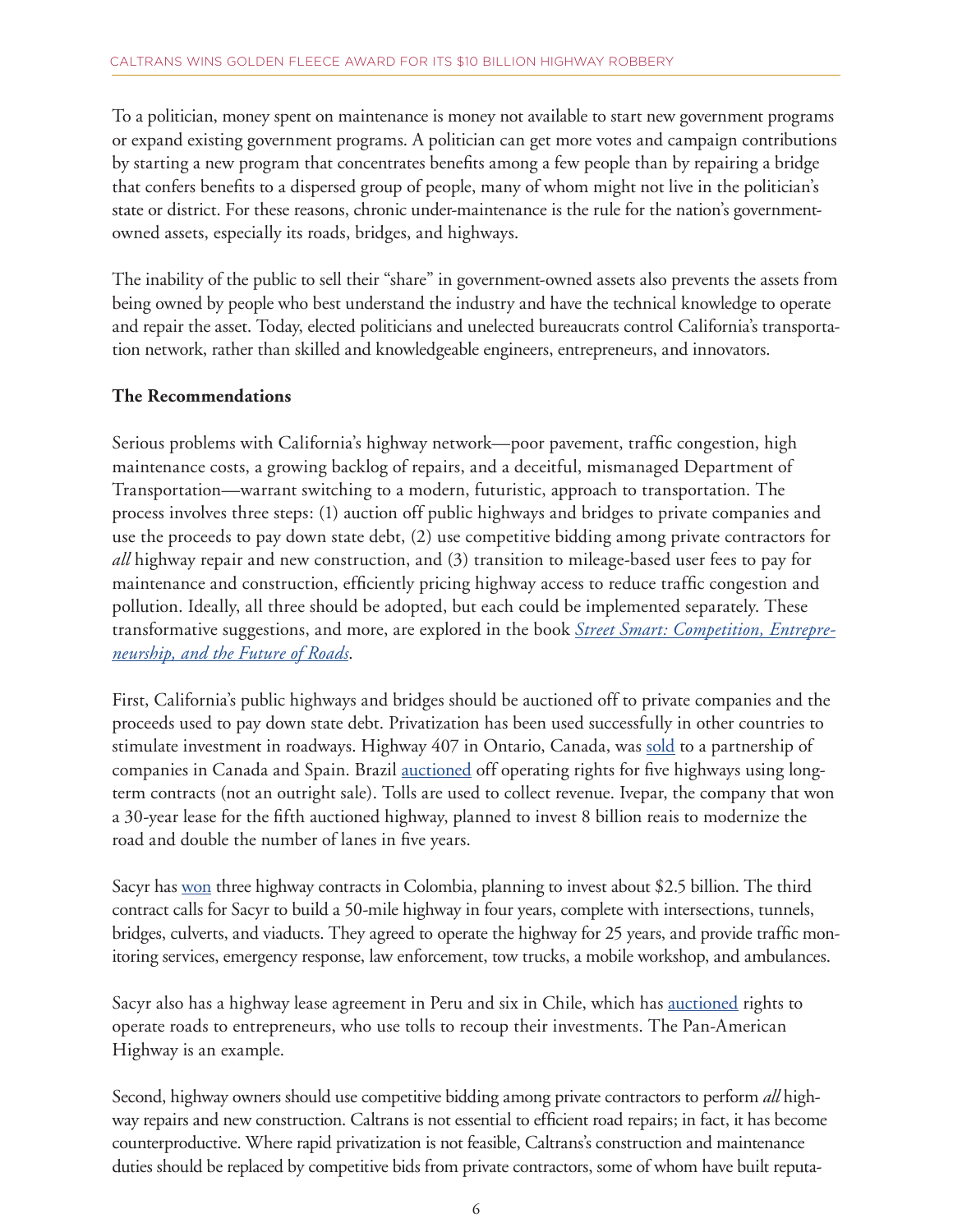tions for performing "miraculous" repairs. For example, C.C. Myers finished repairing the Interstate 580 [MacArthur Maze i](http://www.sfgate.com/bayarea/article/A-MAZE-ING-His-reputation-on-the-line-2592154.php)n Oakland ahead of schedule and at cost, as well as the "Fix I-5" project in Sacramento.

Competition among private contractors will drive down the cost of highway maintenance, minimize bureaucratic bloat, and maximize accountability. In recognition of these advantages, Senator Moorlach introduced [Senate Bill \(SB\) 1141](http://leginfo.legislature.ca.gov/faces/billNavClient.xhtml?bill_id=201520160SB1141) in February 2016 to create a five-year pilot program that would allow two California counties to control highway maintenance funds now handled by Caltrans.

Third, California should transition to mileage-based user fees to pay for road repairs and new construction, efficiently pricing highway access to reduce traffic congestion and pollution. Road usage charges are the fair method to pay for roads: the most equitable pricing system for any good or service is for people to "pay for what they use."

The California legislature, recognizing problems with the state's current approach, has approved a pilot program to explore use of a vehicle-miles-traveled (VMT) fee. In September 2014, Governor Brown signed into law <u>SB 1077</u>, which requires California to design and implement a statewide pilot program to study a road charge model. The [legislature instructed](http://www.sacbee.com/news/local/transportation/back-seat-driver/article65862542.html) Caltrans and other transportation agencies to set up a program, which is expected to last nine months. A report is due to the legislature by June 2017. Colorado, Oregon, and Washington are studying similar pilot programs. Internationally, Austria, Germany, Hungary, Poland, Slovakia, Switzerland, and the Czech Republic have *implemented* forms of VMT fees.

The [California Road Charge Pilot Program](http://www.dot.ca.gov/road_charge/) will test the VMT fee with 5,000 volunteers. It began in July 2016. The drivers will allow the state to measure how many miles they have traveled to calculate payment. The automated road usage charge will collect mileage data from participating vehicles, and a mileage reporting device selected by the motorist will interface with the vehicle and be paired with software to send mileage totals to the chosen account manager.

Under the new system, users will pay a fee that is dependent solely on miles travelled. These charges can be either a flat fee (a fixed number of cents per mile, regardless of where or when the trip occurs) or a variable fee based on time of travel, congestion levels on a road, type of road, type and weight of vehicle, vehicle emission levels, or the owner's ability to pay.

There are many benefits of switching to a mileage-based user fee. First, it could raise substantial revenue and allow for revenue growth over time, even with the switch to electric vehicles. According to a nationa[l study](https://www.americanprogress.org/issues/tax-reform/report/2014/07/11/93657/switching-from-a-gas-tax-to-a-mileage-based-user-fee/) by the Center for American Progress (CAP), a mileage fee of 1.3 cents per mile would raise the same amount of revenue as the current gas tax. Second, the technology used to assess the mileage fee could also be used for congestion pricing in ways that help manage traffic flows thereby reducing pollution. Since electric-vehicle users would pay the same fee per mile travelled, they would likely reduce their travel consumption. And price competition in general among rival private roadway owners would benefit customers. Third, a VMT fee eliminates the need for states to impose additional taxes on advanced-technology vehicles at the time of purchase in lieu of gas taxes.

The VMT proposal, however, is not without concerns. Some motorists are worried that the VMT approach could be an <u>invasion of privacy</u> when location information is collected, viewing it as spying by "Big Brother" or the "Nanny State." To mitigate these concerns, VMT pilot programs across the country have explored options to protect the privacy of participants.